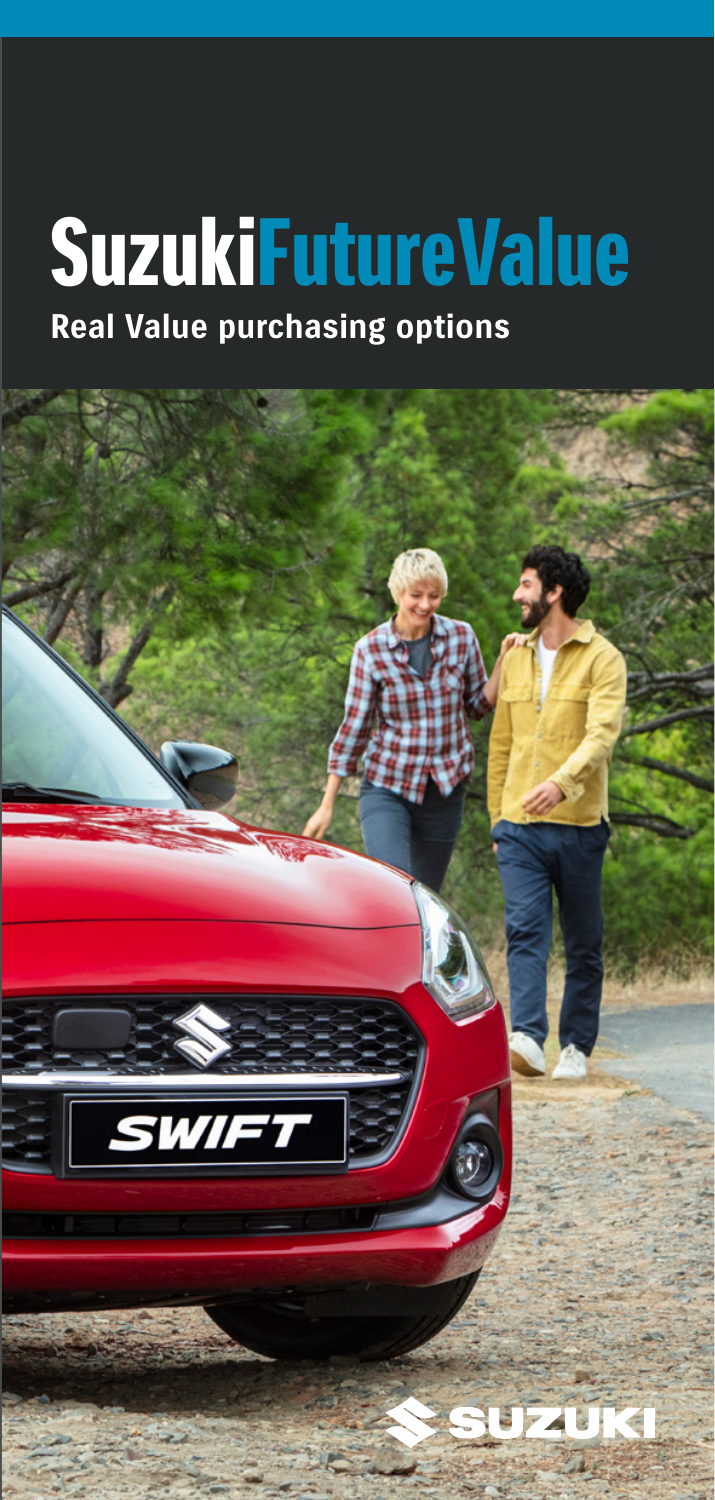# **SuzukiFutureValue**



## PUT YOURSELF IN THE DRIVER'S SEAT

Buying a new car is a big decision. With Suzuki Future Value you'll have a flexible finance and ownership solution that best suits where you are at right now and where you'll be in the future.

Suzuki Future Value offers you the certainty of low fixed repayments with three easy options at the end of your agreed term to choose from – RENEW, RETAIN or RETURN. It's the smart and flexible way to purchase the Suzuki that's perfect for you, even as your lifestyle changes.

Ready to set yourself up for what's ahead with Suzuki Future Value? Get in touch with your Suzuki dealer or visit us at suzuki.co.nz and take advantage today.

## 0800 269 100

## DRIVE AWAY KNOWING THE ROAD AHEAD

With Suzuki Future Value you'll have a hassle-free finance agreement plus peace of mind you can count on the moment you drive away. Developed by Suzuki Finance, it gives you the flexibility at the end of your contract to trade your Suzuki in, pay off the balance of your finance contract and keep it, or return it.

Suzuki Future Value means you'll always have the right Suzuki for your needs at the right time.

## HERE'S HOW IT WORKS:

- 1. Choose the Suzuki vehicle you want.
- 2. Select the contract term which suits you best (24, 36 or 48 months).
- 3. Agree the annual kilometre allowance (10,000, 15,000, 20,000, 25,000 or 30,000 km per year).
- 4. Decide your deposit amount (gives you the option to reduce your repayments to fit your budget).
- 5. We'll then calculate the assured future value based on the total kilometre allowance and your chosen contract term to establish your set regular payments.

## KEEP YOUR OPTIONS OPEN

Everyone's lifestyle and situation is different. With Suzuki Future Value you'll be driving away on your terms, thanks to a contract featuring an interest rate fixed for the term of the loan and set repayments. At the conclusion of your agreed term you'll have the freedom to select a smart option to suit you:

**RENEW** – upgrade to a new Suzuki and the equity you've built up will contribute towards your new Suzuki.

**RETAIN** – own the Suzuki you have at the end of your agreed term by negotiating a new finance agreement or paying the outstanding loan balance to buy it outright.

**RETURN** – give the vehicle back and provided you've made all your regular payments, the vehicle meets fair wear and tear standards and is within the agreed kilometre allowance, you won't need to pay the final loan payment, just the return fee.